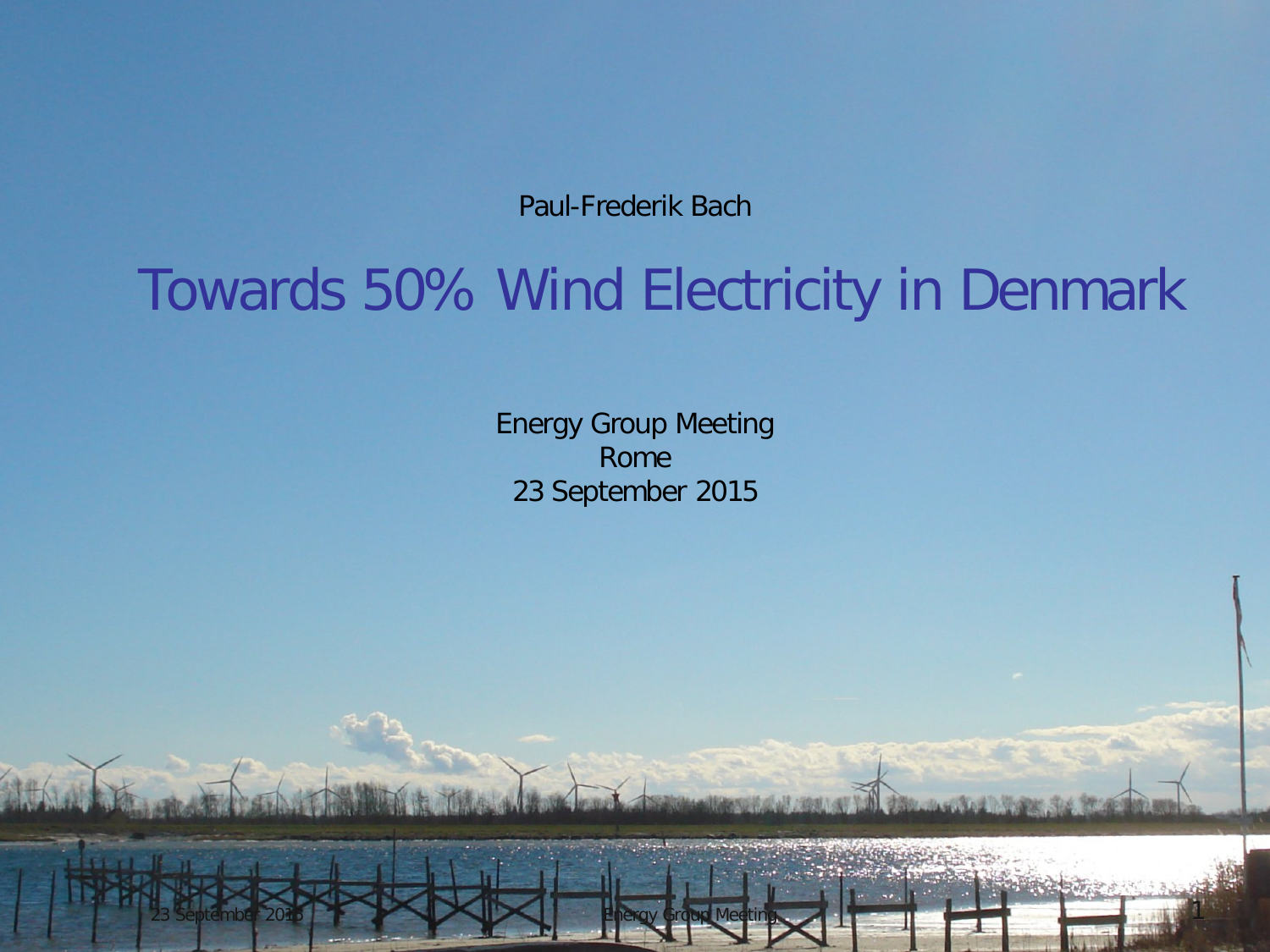## The Capacity Development

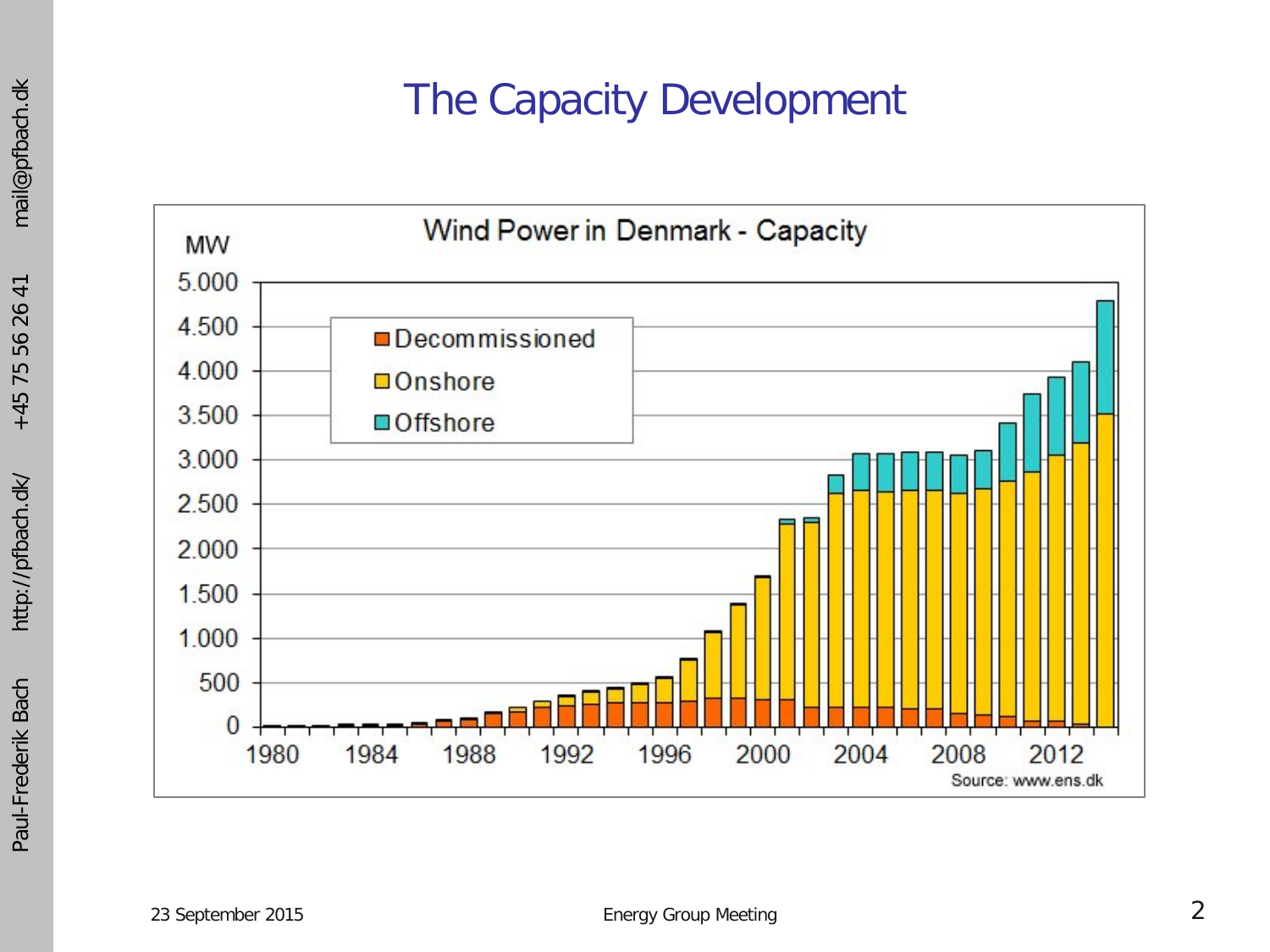## Nearly 40% Wind Electricity in 2014



- Decisive conditions for a successful integration so far:
	- **The strong interconnections**
	- The development of international electricity markets
	- The IT revolution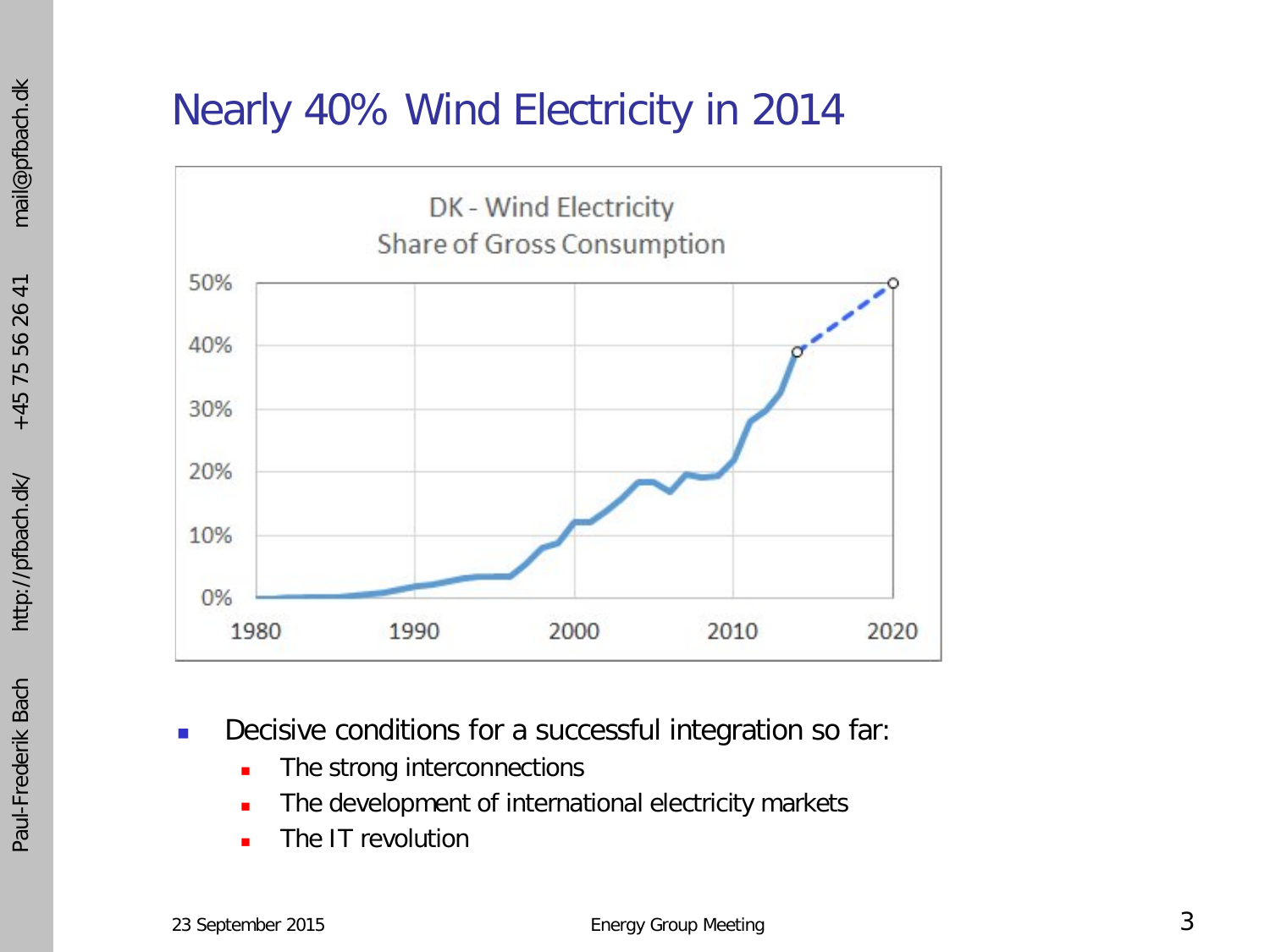### 26 41 56 75  $+45$



More wind power will take more dispatchable capacity.

The dispatchable capacity in Denmark is declining.

New interconnections are supposed to replace dispatchable capacity in Denmark

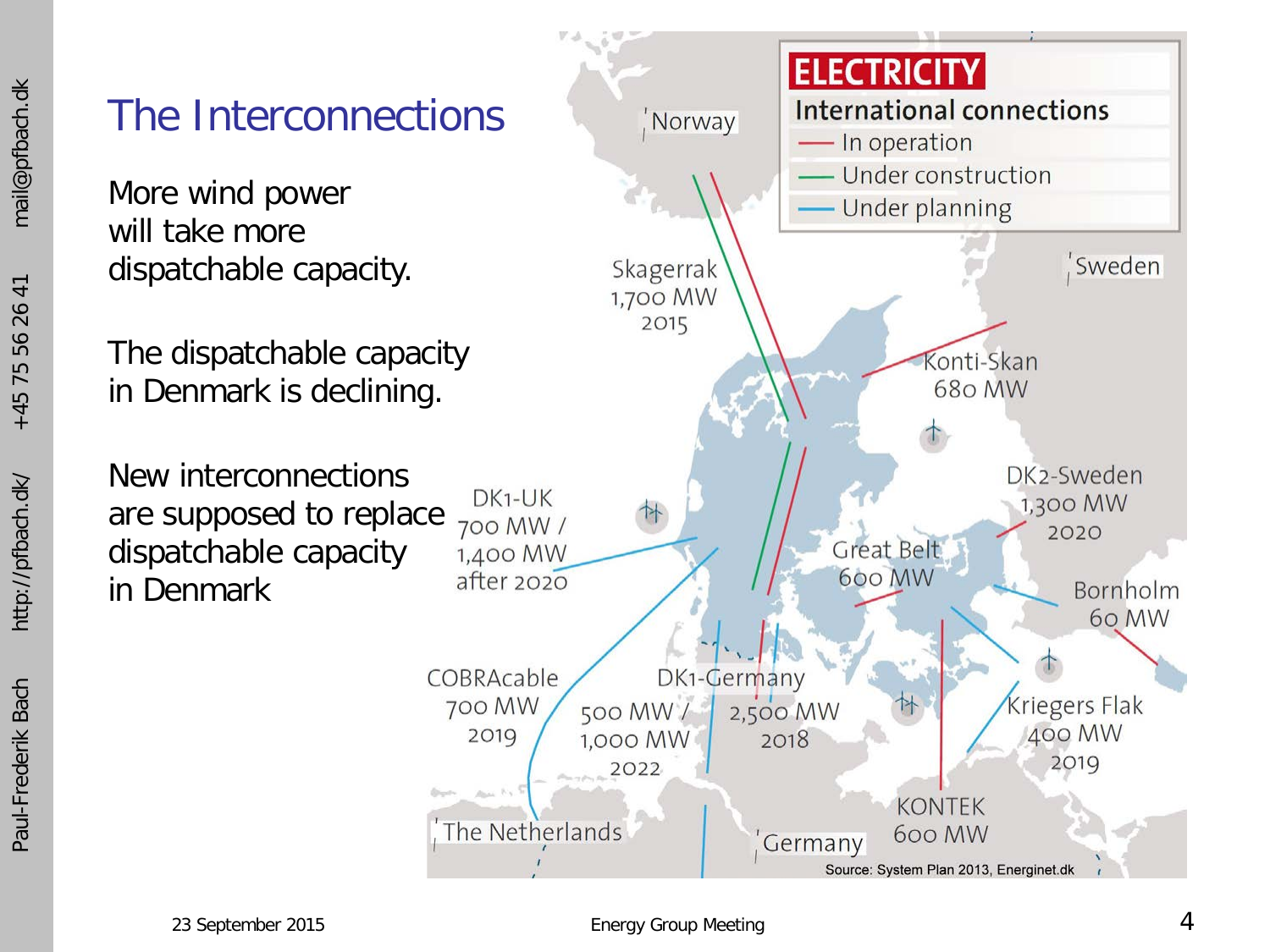## Spot Prices Reveal Bottlenecks in the Grids

- Optimal grid planning is a delicate balance
	- Grid reinforcements usually create new bottlenecks somewhere else



- Congestion creates price differences
- During the summer 2014 Denmark had the same spot price as Germany
	- There were bottlenecks between Denmark and the other Nordic countries
- Danish spot prices switched toward Nordic prices in 2015
	- After commissioning of Skagerrak 4 (700 MW) the bottleneck has move to the German border
	- Now owners of wind turbines complain that spot prices do not even cover maintenance cost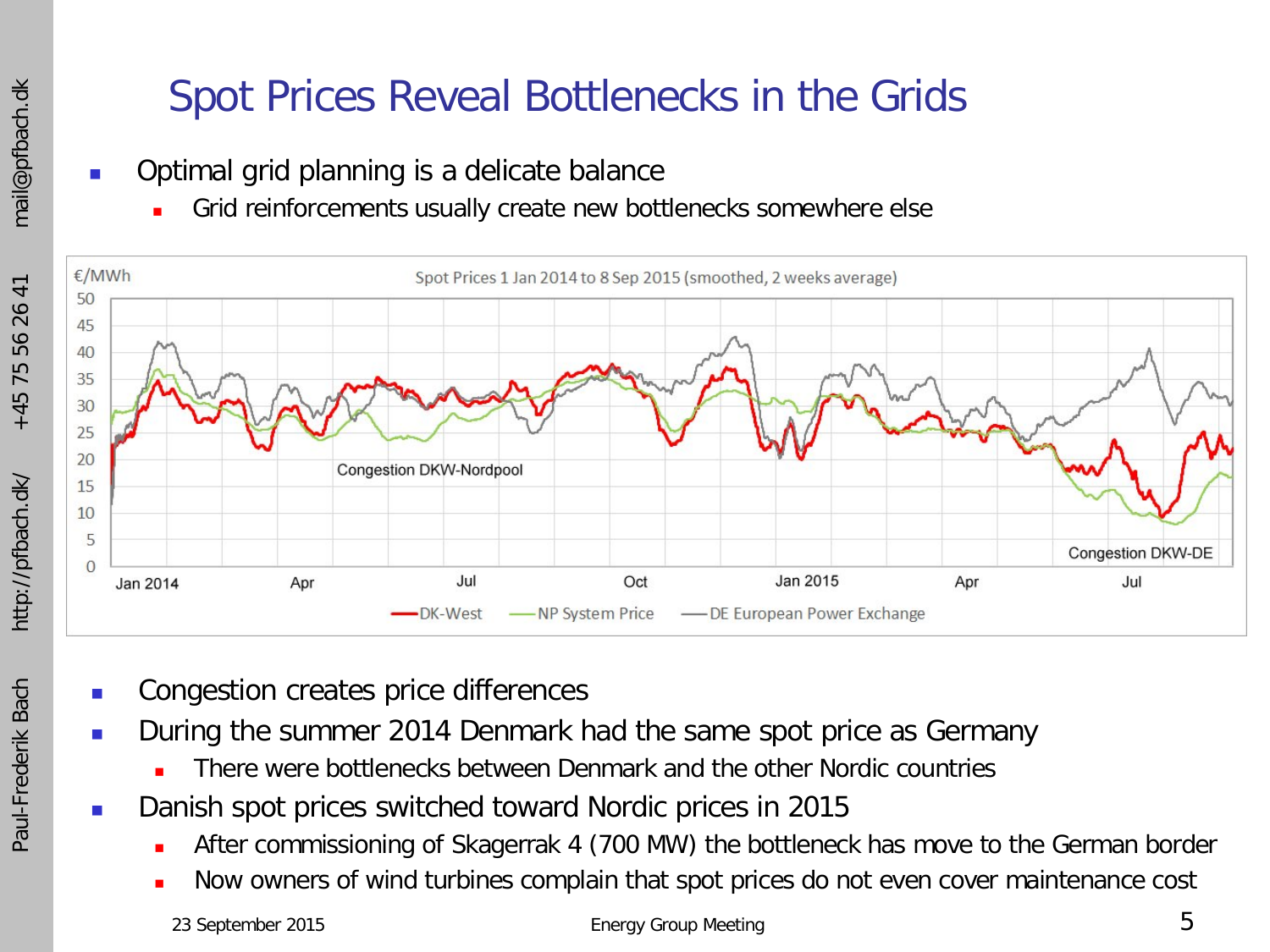## Heat and Electricity in Denmark



- **District heating supplies nearly 60% of all space heating in Denmark**
- 73% of district heating was from Combined Heat and Power (CHP) in 2013
	- Two categories: Central CHP and Local CHP
	- Local CHP was encouraged by subsidies to end by 2018
- **Electricity production from CHP is flexible due to the heat storages** 
	- This flexibility is available now in contrast to Smart Grid flexibility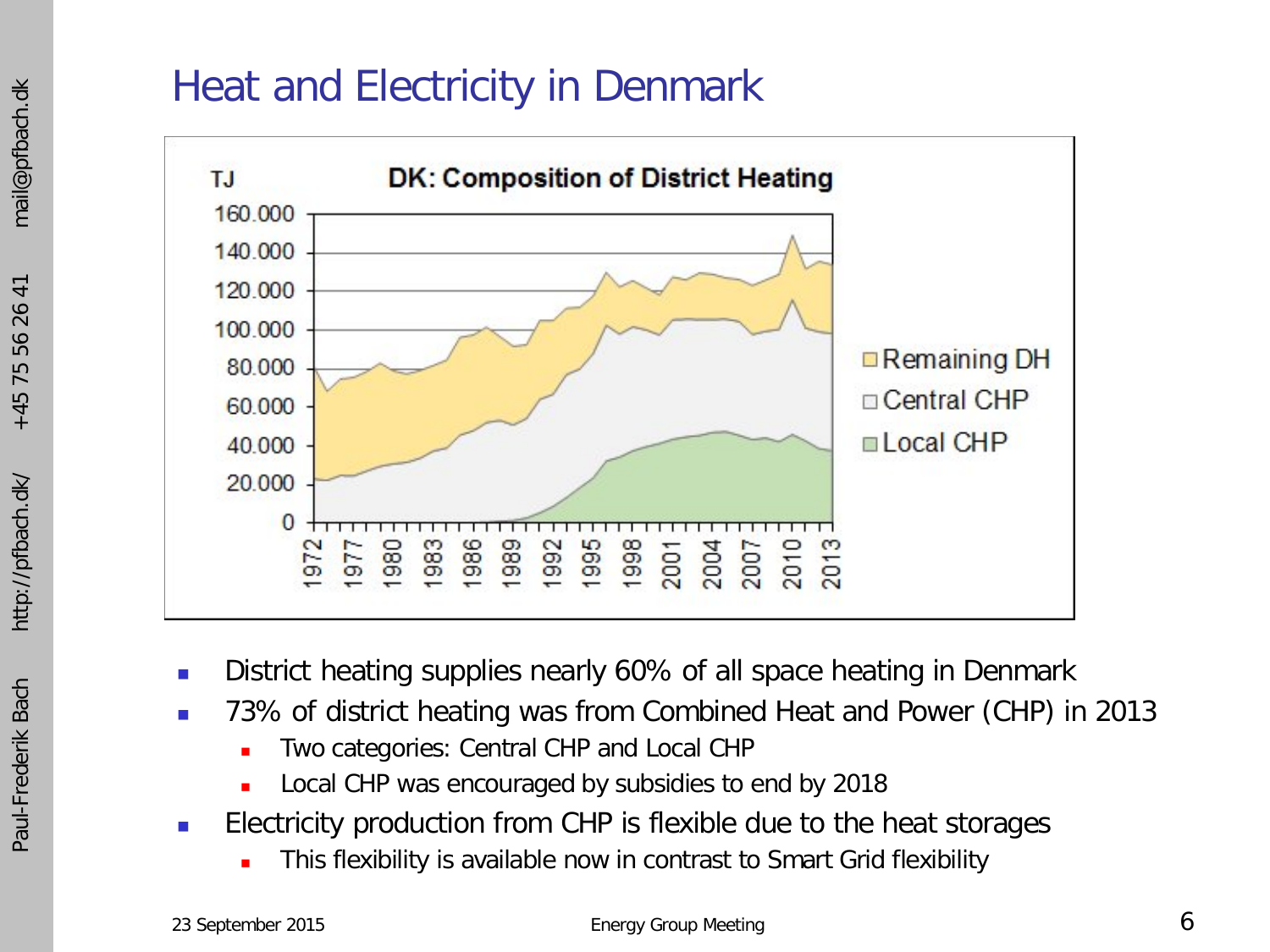## Trends in Thermal Electricity Production



- The thermal electricity production has been falling since 1996
	- Non-CHP production is rapidly decreasing
- **Number 1** Wind and CHP are now the dominating electricity sources
- The CHP production is slightly declining from 18.4 TWh in 2001 to 14.6 TWh
	- Declining CHP production causes reduced operational flexibility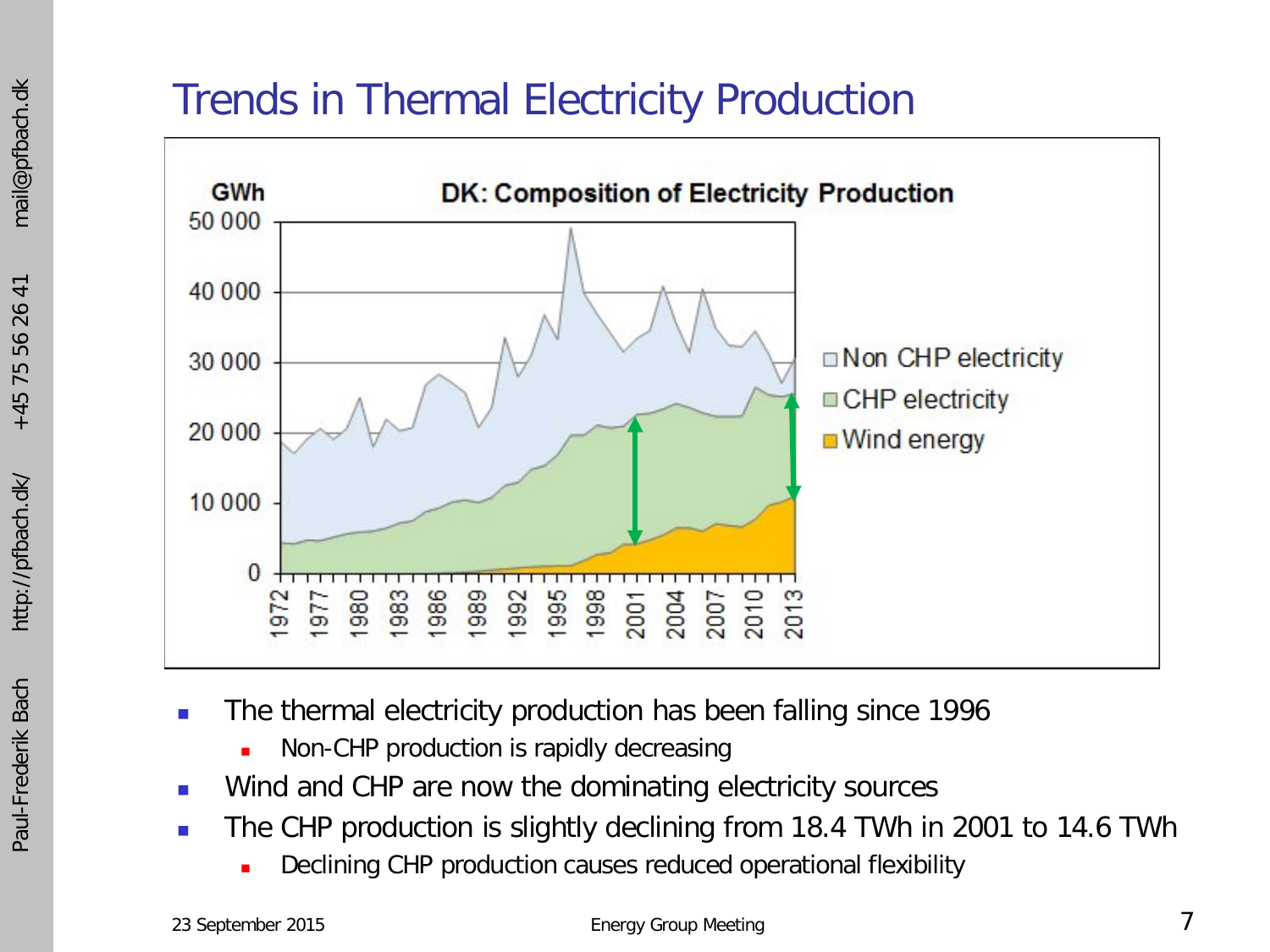## Thermal Capacity Adjusted to Business Volume



- **Denmark is no longer self-sufficient in all situations**
- **CHP** will be an increasing dilemma
	- Most of the small local CHP units will probably close down after 2018
	- Large municipalities acquire large CHP units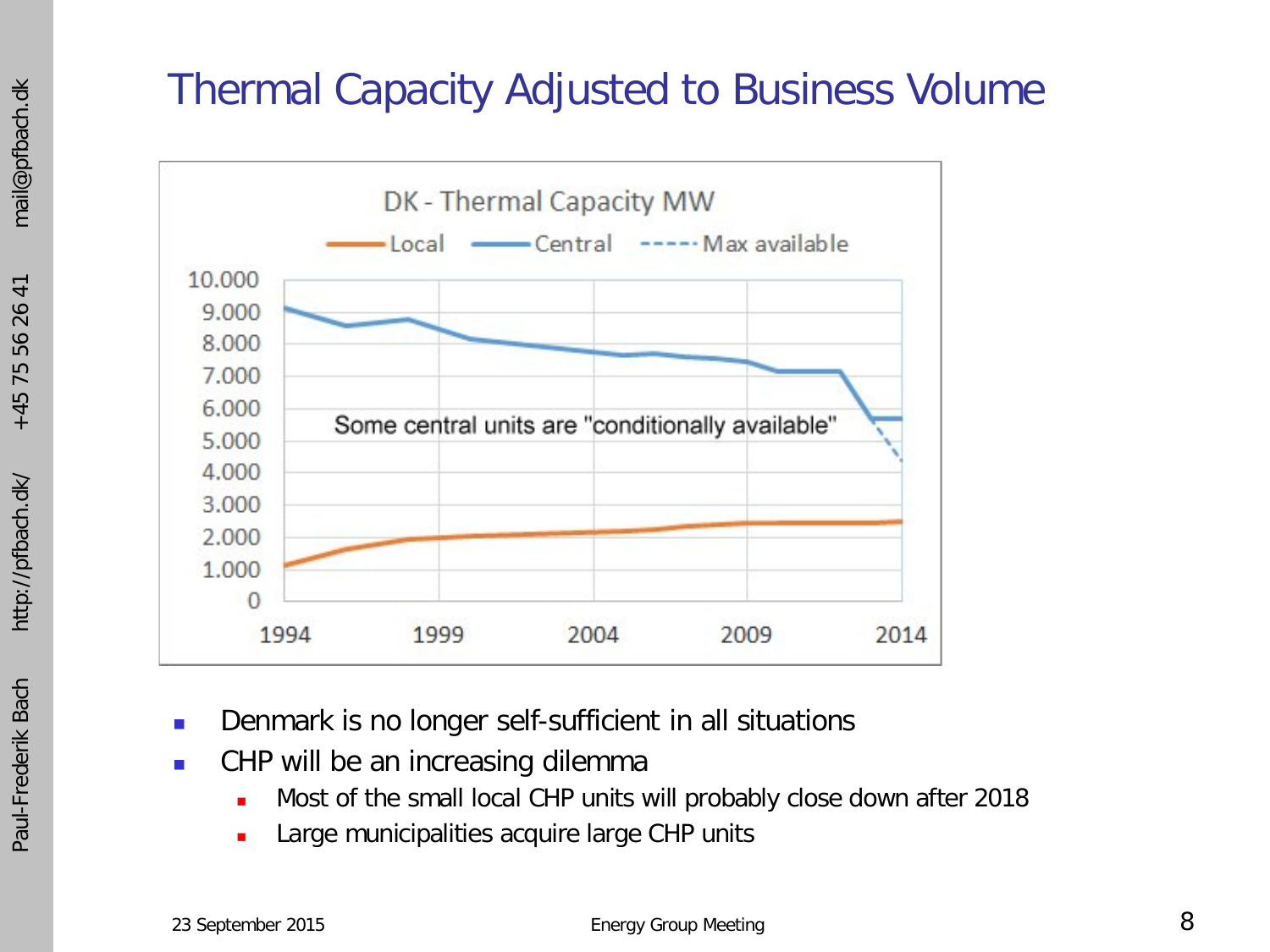#### **Case:**

## 140% Wind Power in Denmark in 2015

#### theguardian

Wind power generates 140% of Denmark's electricity demand



From Friday morning to Saturday night:

- Wind power from 140% to 2%
- Exchange from 60% export to 75% import



- A certain thermal capacity was kept running for security reasons
- Wind power changes faster than wind speed
- Most balancing services were purchased abroad
- It is widely assumed that export prices are practically 0 while import prices are very high.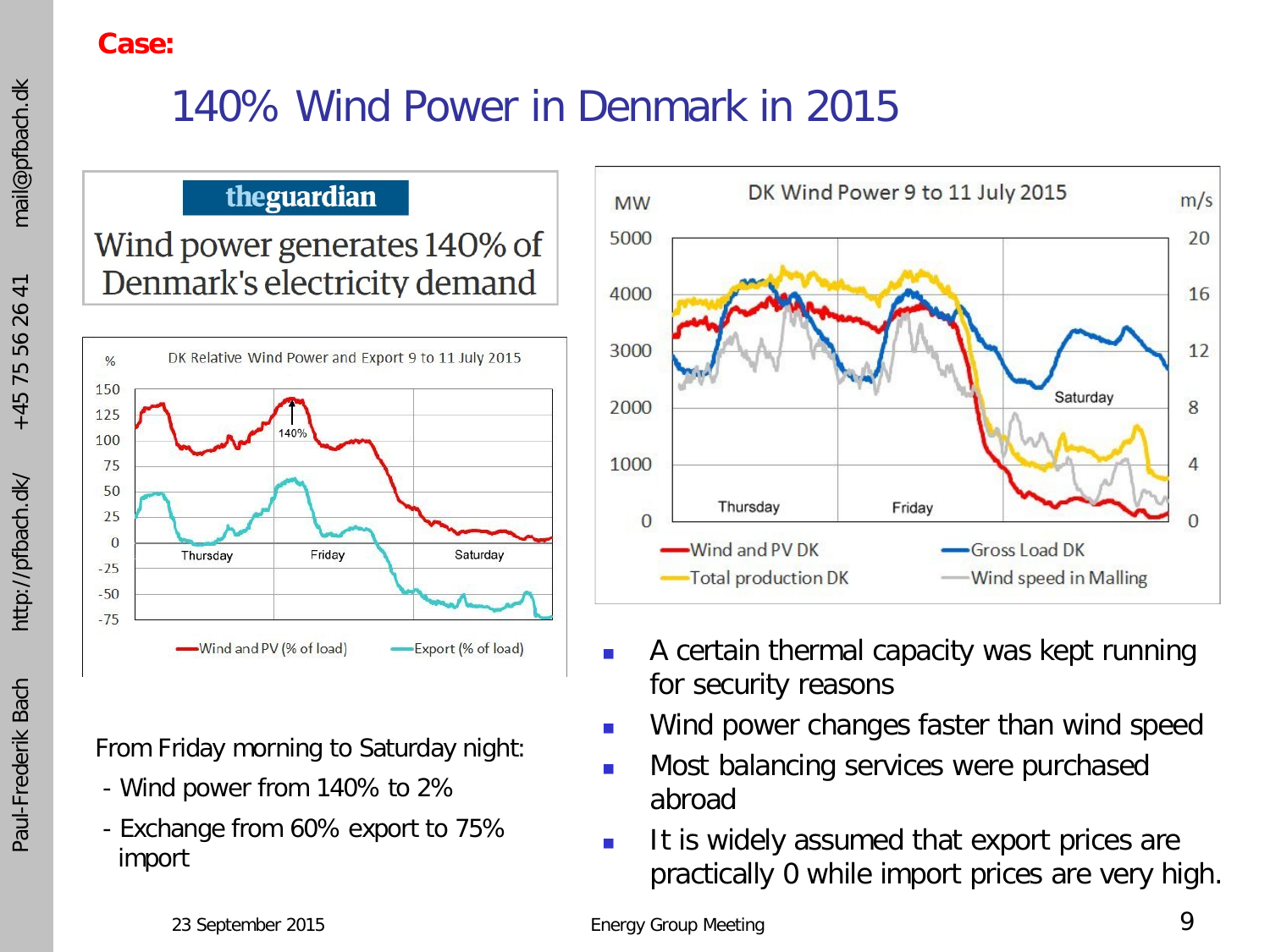## Facts about the Cost of Balancing Services



- -
	-
- Average market values 2012-2014:<br>
 Value of wind energy: About 85% of demand value<br>
 Value of export: decreasing from 80% to 65% of import value<br>
 Domestic balancing services should be developed<br>
23 September 2015<br>
E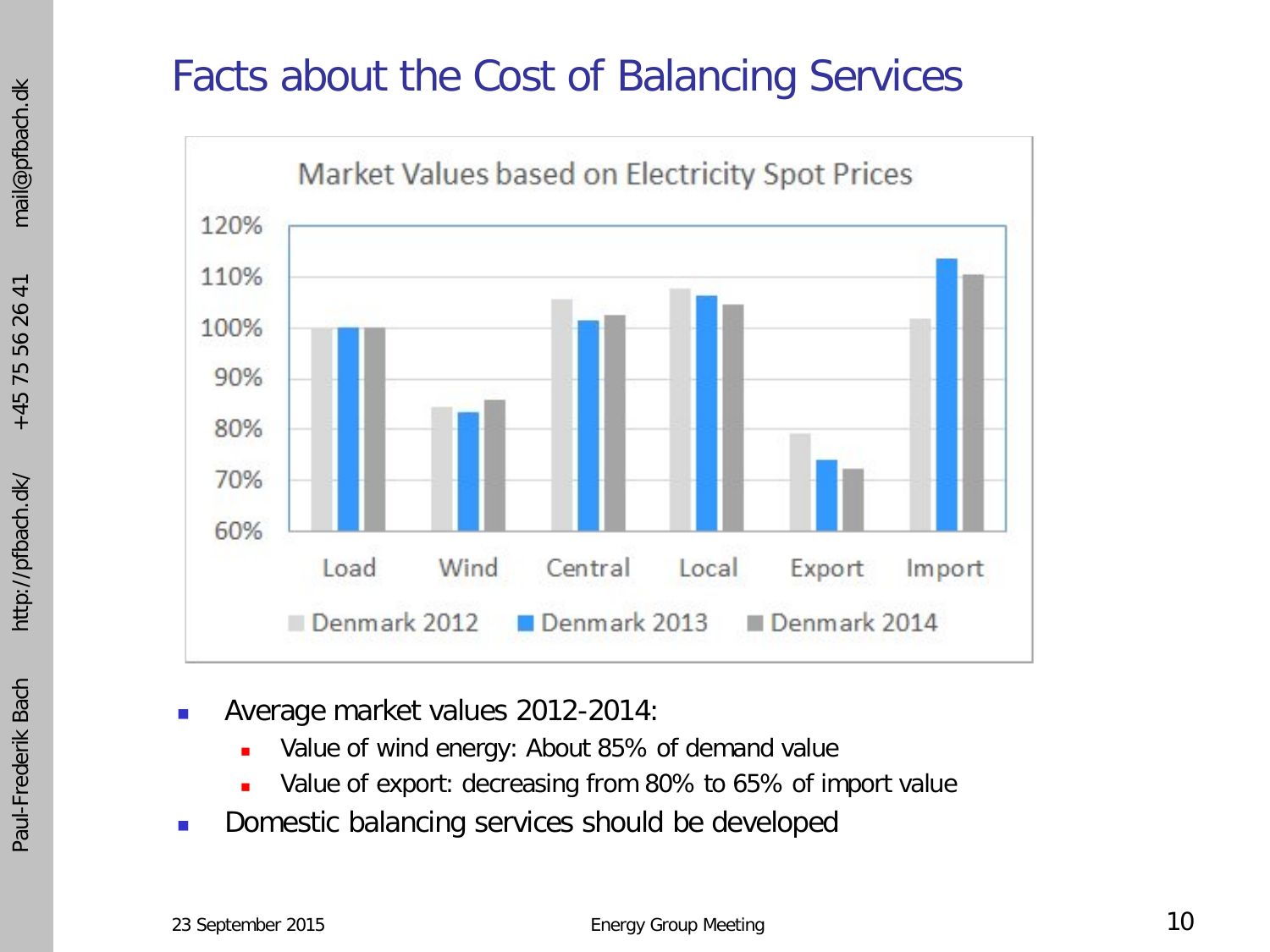## Increasing Electricity Prices at Consumer Level



- The Euro area had 4% average annual rise from 2004 to 2014.
- The influence of wind power is uncertain
- There seems to be an increasing gap between consumer prices and wholesale prices.
- The decline of wholesale prices is a problem to owners of thermal power plants
- **The gap may moderate** consumers' interest in active demand response.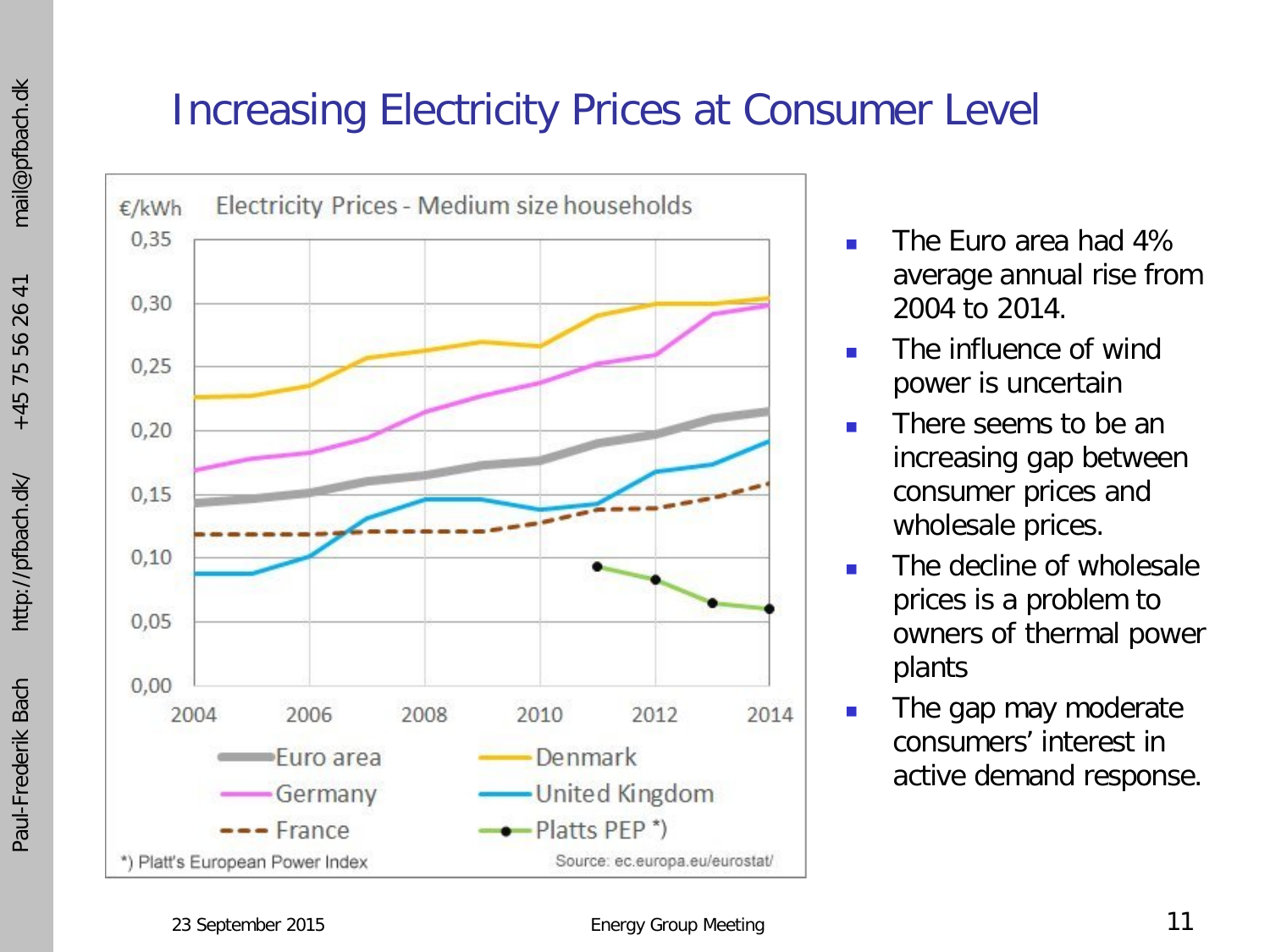## Smart Grid Research in Denmark

- A recent report describes what needs to be developed and demonstrated in order to facilitate the use of 50% wind power in the power system by 2020.
- Some main observations:
	- The research in **market design** and **communication** was insufficient so far.
	- Technical sciences have dominated the research so far. **Social sciences** are necessary for efficient market design.



- Flexible demand response has **two purposes**: Improving total system balance and preventing overload in local grids. It will take complex measures to unite the two considerations in one fair market model.
- The cost-benefit report from 2010 should be updated. Essential assumptions, such as PV capacity and penetration of electric cars, are continuously changing.
- Several proposed measures are based on fluctuating market prices. Potential measures should be analysed together because they will have an impact on market prices.
- The implementation of demand response in Denmark will take years.
- The dissemination of research results is insufficient. How can the practical use of research results be improved?